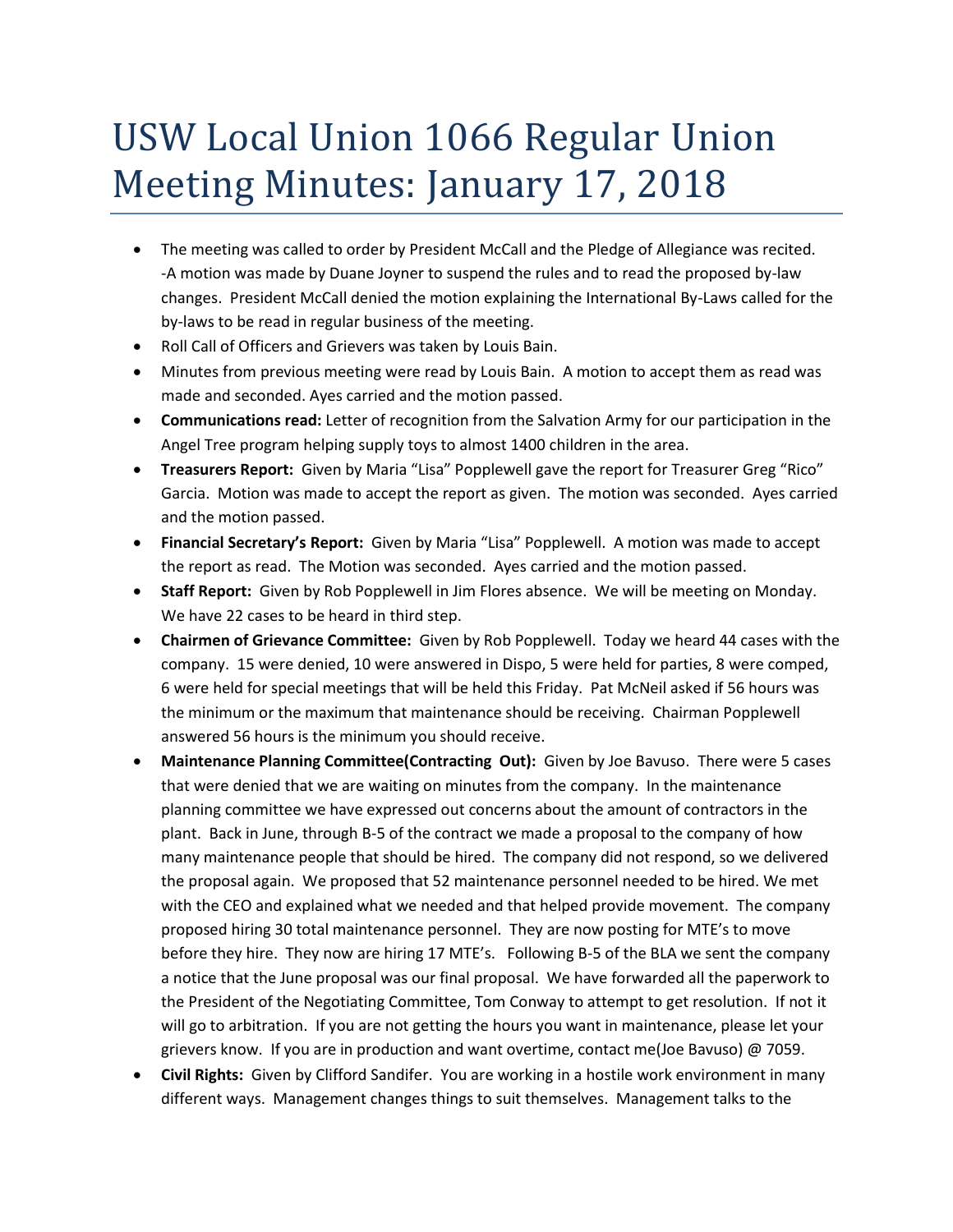workers as if they have no rights and are beneath them. If this is happening in your area get a group and make a list and get it to me. There are symbols appearing out in the workplace that are inflammatory and causing a lot of divisiveness. They are going in the wrong direction in the type of behavior we are having out here. If we stop this and don't let management game us we will look more united.

- **Safety Report:** Given by USR/JUM Rudy "Duke" Mance. Last week we audited the South Pickle. This week we will be auditing the North Pickle. Make sure you are getting and following your SJP's and ECP's. Make sure they are giving you a pre-task and if they do not give us a call.
- **Women of Steel(WOS):** Given by Pam Thompson. There will be a girls night out on January 30th here at the union hall. There is a woman's march this weekend in Chicago. If you are a woman in the local please give your contact info to Pam to stay in the loop about upcoming events.
- **A report was given by Byron Stallworth about the Civil Rights Conference that was attended by members of the local.**
- **Presidents Report:** President McCall discussed the Civil Rights conference, pursuing a B-5 grievance with Conway and a training proposal. They are doing a lot of hiring in the plant, upwards of 400 people here at the Gary works plant. The company is behind the 8 ball in hiring, especially in maintenance. Chris Sills asked about the company properly utilizing our maintenance personnel and stop using contractors to repair doors and plumbing and having East Side maintenance personnel come over to work. President McCall and Maintenance Planning Committee Chair Joe Bavuso explained that there are grievances on the contractors, however they are able to bring maintenance personnel from the East Side to work and we are constantly working to gather data to show the company the cost of their mismanagement and the way they inefficiently utilize maintenance. Randy Wlordarski added that using the JUM is an option to get the contractors kicked out. JUM/USR Rick Moore stated they are aggressively watching the contractors and getting them kicked out when possible. Harry Stewart stated that he has work orders in on safety showers and other issues that are not being taken care of. President McCall discussed why the By-Laws were being proposed to be changed, reasoning behind the changes, the labor board audit and opened the floor to conversation about the by-law proposals. Discussion was had about the Chairman of the Grievance Committee proposed change. Comments and questions were made by Duane Vern Joyner, Mark Lash, Matt Novak, and Tom Walla.
- **Unfinished Business:** none.
- **New Business:** The proposed updates to the by-laws were read. By-Law Articles 1-5 were accepted by overwhelming majority. After Article 5 was passed, Mark Lash stood up and made a Point of Order, requesting a split of the house. President McCall explained that the article passed and there would not be any point of order or splitting of the house. Article XX was read and voted on. A split of the house was made. The overwhelming majority of the membership voted down the proposed article change.
- **Reading of the Bills:** Louis Bain read the bills. A motion was made to accept as read. Motion was seconded. Ayes carried. Motion passed. Bills were accepted.
- **Good & Welfare:** The list of deceased members were read, a moment of silence was observed.